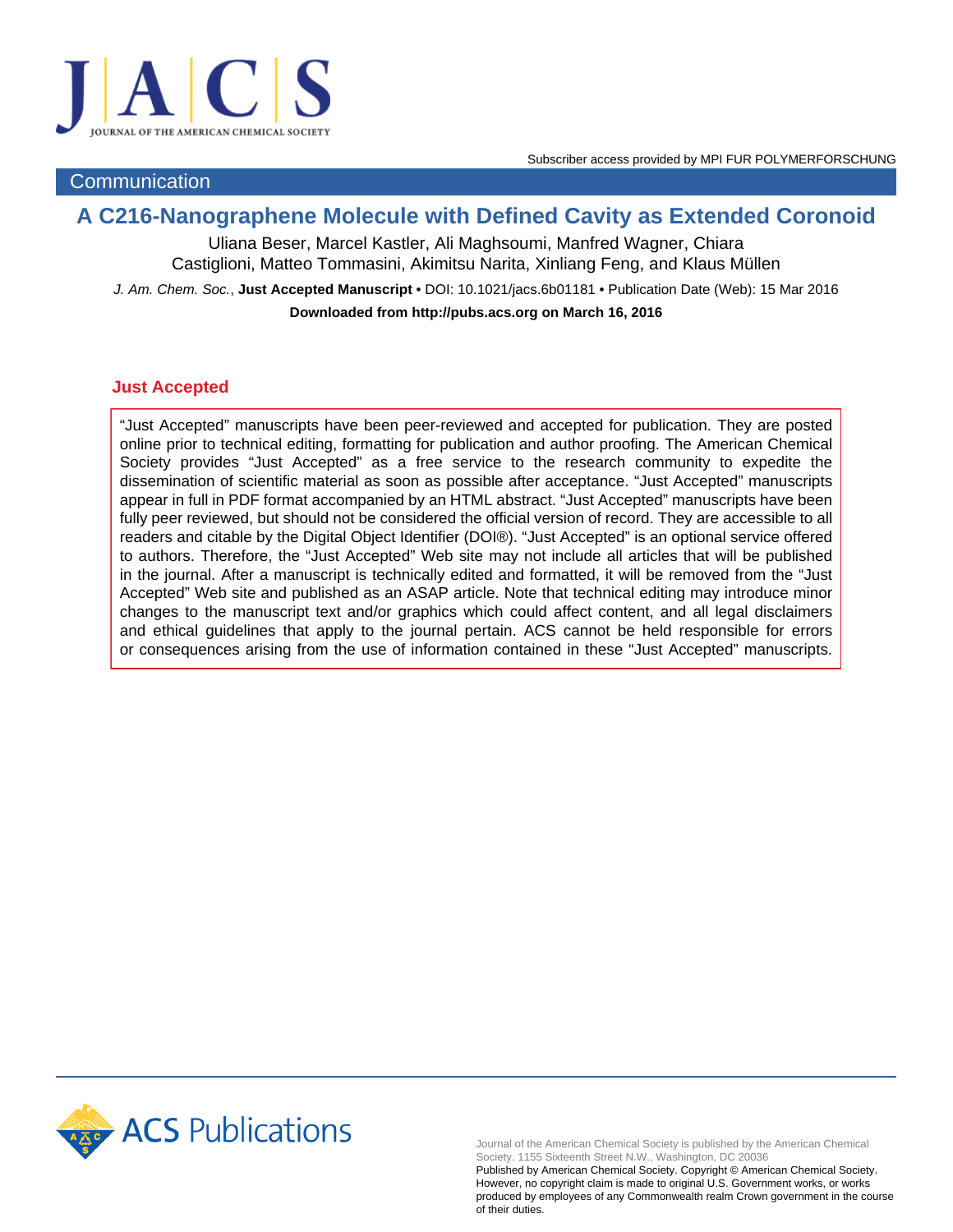# **A C216-Nanographene Molecule with Defined Cavity as Extended Coronoid**

Uliana Beser,<sup>†</sup> Marcel Kastler,<sup>†,§</sup> Ali Maghsoumi,<sup>‡</sup> Manfred Wagner,<sup>†</sup> Chiara Castiglioni,<sup>‡</sup> Matteo Tommasini,‡ Akimitsu Narita,† Xinliang Feng,<sup>∥</sup> and Klaus Müllen\*,†

†Max Planck Institute for Polymer Research, Ackermannweg 10, 55128, Mainz, Germany

‡Dipartimento di Chimica, Materiali ed Ingegneria Chimica 'G. Natta', Politecnico di Milano, Piazza Leonardo da Vinci 32, 20133 Milano, Italy

<sup>∥</sup>Center for Advancing Electronics Dresden (CFAED) & Department of Chemistry and Food Chemistry, Dresden University of Technology, Walther-Hempel-Bau Mommsenstrasse 4, 01062 Dresden, Germany

*Supporting Information Placeholder*

**ABSTRACT:** We describe the first coronoid nanographene C216-molecule. As an extended polycyclic aromatic hydrocarbon (PAH) containing a defined cavity, our molecule can be seen as a model system to study the influence of holes on the physical and chemical properties of graphene. Along the pathway of an eight-step synthesis including *Yamamoto*-type cyclization followed by six-fold Diels–Alder cycloaddition, C216 was obtained by oxidative cyclodehydrogenation in the final step. The defined molecular structure with a cavity was unambiguously validated by MALDI TOF mass spectrometry and FTIR, Raman, und UV-Vis absorption spectroscopy coupled with DFT simulations.

Cycloarenes are macrocyclic conjugated compounds formed by circularly fused benzene rings, which enclose a cavity with inward-looking carbon-hydrogen bonds. The history of cycloarenes goes back to 1987, when the first example with 12 benzene rings, Kekulene, was published by *Staab* and *Diederich*. 1 Numerous theoretical studies have targeted, for example cycloarene aromaticity, vibrational frequencies, and magnetic susceptibility,<sup>2</sup> but Kekulene and cyclo[ $d$ ,*e*, $d$ ,*e*, $e$ , $d$ , $e$ , $e$ , $d$ , $e$ , $e$ ]decakisbenzene<sup>3</sup> were the only two physical examples. Three decades later, in 2012, the third example of cycloarene, namely septulene with 14 benzene rings, was reported by *King et al.*<sup>4</sup> Investigations of the electronic and structural properties of these cycloarenes suggest  $\pi$ -electron localized sextets rather than delocalized aromatic systems, thus supporting *Clar's* model over the so-called *Kekulé* structure.<sup>5</sup> The known cycloarenes belong to the subgroup of *primitive* coronoids, having a hole surrounded by single band of hexagons, as opposed to the, up till this publication, theoretical coronoids with more bands of hexagons.<sup>6</sup> The geometry of coronoid molecules can be generally understood as polycyclic aromatic hydrocarbons (PAHs) with a cavity of at least two hexagons.<sup>6,7</sup> Extended PAHs, such as  $C42$  (with  $42$   $sp^2$  carbons; hexa-*peri*hexabenzocoronene),  ${}^{8}$  C60, ${}^{9}$  C96, ${}^{10}$  and C222, ${}^{11}$  can be regarded as nanographene molecules, which hold promise for potential (opto-)electronic applications,<sup>12</sup> and also serve as defined model structures of graphene.<sup>13</sup> Recently, graphene with regular pores, which is called graphene nanomesh (GNM), has been



FIGURE 1. Structures of Kekulene, cyclo[*d*,*e*,*d*,*e*,*e*,*d*,*e*,*d*,*e*, *e*]decakisbenzene, septulene, **C222**, and coronoid **C216**.

demonstrated to have an open band gap, in contrast to zero-band gap graphene, highlighting the significant influence of the pore on the electronic features.<sup>14</sup> The band gap of GNMs can be tuned by the diameter and density of the holes, showing p-type semiconducting properties.<sup>15</sup> The formation of coronoids by introducing a defined cavity in nanographene molecules could thus be an efficient approach to modulate their optical and electronic properties without changing their external structures. Nevertheless, to the best of our knowledge, coronoid PAHs with more than one band of annelated rings have never been synthesized. Here, we report the first extended coronoid  $C216$ , containing 216 sp<sup>2</sup> carbons, which can be viewed as **C222** with a "hole" of approximately 0.6 nm (Figure 1). The structure of **C216** was unambiguously verified by a combination of matrix-assisted laser desorption/ionization time-of-flight (MALDI-TOF) mass spectrometry (MS) and FTIR, Raman, and UV-Vis absorption spectroscopic analyses, which were supported by theoretical studies. In particular, UV-Vis absorption spectroscopy and density functional theory (DFT) calculations on **C216** and **C222** elucidated considerable effects of the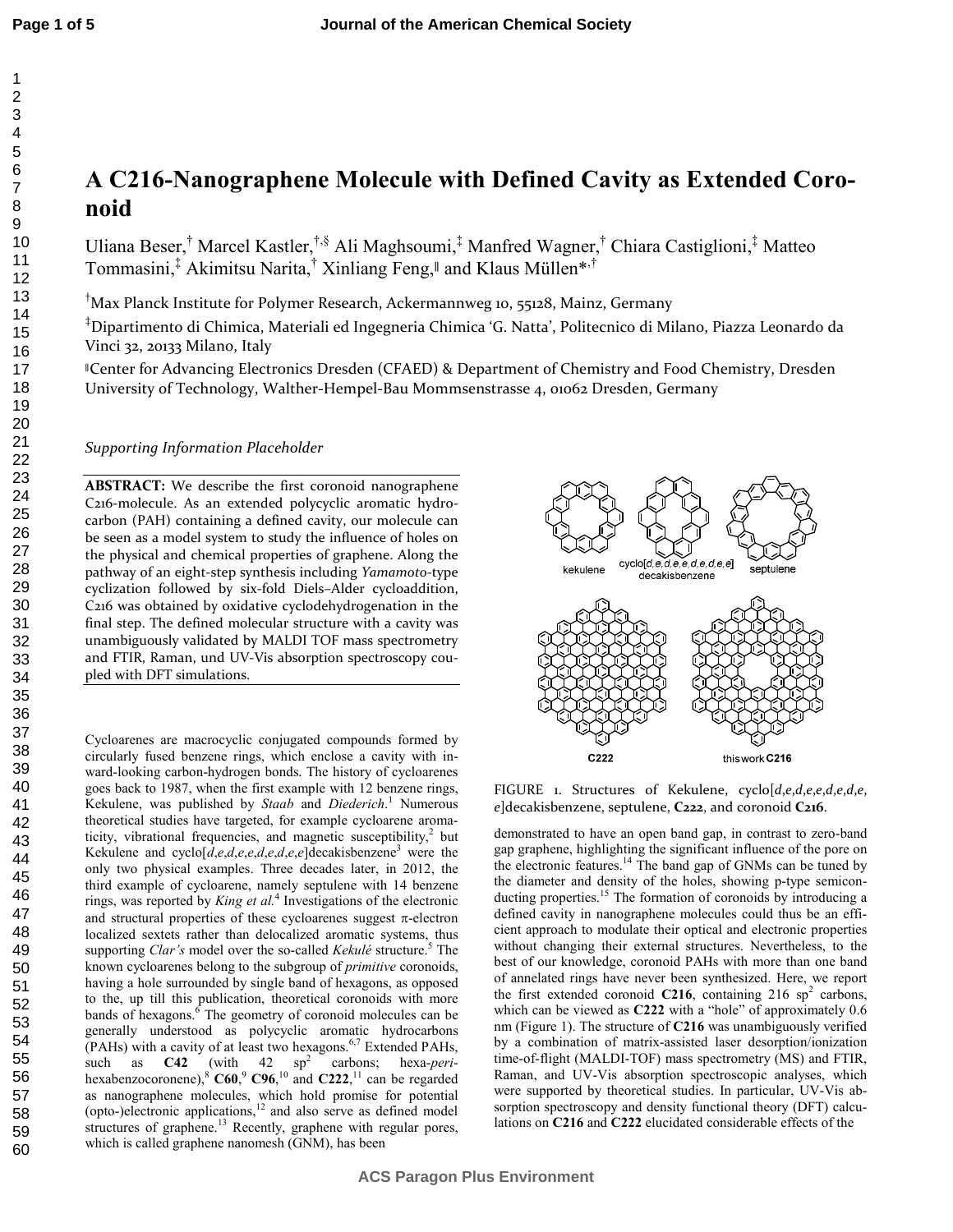



<sup>a</sup>Reagents and conditions: a) CuI,  $PPh_3$ ,  $Pd(PPh_3)$ <sub>4</sub>, TIPSacetylene, piperidine,  $62\%$ ; b) TBAF, THF,  $78\%$ ; c)  $2,3,4,5$ tetraphenyl-cyclopenta-2,4-dienone, o-xylene, 66%; d) FeCl<sub>3</sub>,  $DCM/CH_3NO_2$ ,  $84\%$ .

cavity on their (opto-)electronic properties, including a sizeable blue-shift of the absorption maximum of **C216** and an increase of the HOMO-LUMO gap, compared with that of **C222** (DFT: 0.4 eV).

The synthesis of coronoid **C216** was carried out as shown in Scheme 1. 5,5',5'',5''',5'''',5'''''-Hexa-iodo-hexa-*m*-phenylene **1b** was prepared as previously reported,<sup>16</sup> through nickel $(0)$ mediated *Yamamoto*-type cyclization of 5,3''-dibromo-3,5',5''-tristrimethylsilyl-[1,1';3',1'']terphenyl, giving the hexatrimethylsilylanaloge **1a**, followed by a treatment with iodine monochloride. The extension of **1b** to polyphenylene dendrimer **4**, which serves as the precursor of **C216**, was started with six-fold *Hagihara-Sonogashira* cross coupling with tri(*iso*-propyl)silyl (TIPS) acetylene to afford hexakis-tri(*iso*-propyl)silylethynyl-hexa-*m*phenylene cycle **2**. <sup>17</sup> Subsequently, deprotection of **2** with tetra-*n*butylammonium fluoride (TBAF) yielded hardly soluble hexaethynyl-cyclohexa-*m*-phenylene **3**, which was subjected to microwave-assisted six-fold *Diels–Alder* cycloaddition with 2,3,4,5 tetraphenylcyclopenta-2,4,-dienone to afford precursor **4**. Polyphenylene **4** was purified via preparative recycling gel permeation chromatography (GPC) and unambiguously characterized by  ${}^{1}H$ and <sup>13</sup>C NMR, H-H COSY(H-H correlation spectroscopy), H-H NOESY (H-H nuclear overhauser enhancement spectroscopy), H-H TOCSY (H-H total correlation spectroscopy) and highresolution MALDI-TOF MS (Figures 2a, S4, S5-S9). All the proton signals could be assigned with the help of 2D NMR spectroscopy verifying the structure of **4**. Finally, precursor **4** was "planarized" into **C216** through oxidative cyclodehydrogenation using iron (III) chloride. The cyclodehydrogenation of dendritic precursors has been extensively studied over the last two decades, which allowed for the synthesis of a number of PAHs, including  $C222$  as the largest example up to date.<sup>18</sup> The cyclodehydrogenation of precursor **4** was initially attempted with 5 equivalents of iron (III) chloride per hydrogen to be removed (5 eq./H), but MALDI-TOF MS analysis indicated that the planarization was not complete, apparently stalling with 3 bonds missing, even after stirring for 3 days. The loading of iron (III) chloride was thus increased to 7.5 eq./H, which led to the successful formation of **C216** after stirring for 3 days, as verified by MALDI-TOF MS analysis showing a peak at  $m/z = 2640.3835$ , consistent with the

expected mass of **C216,** i.e., 2640.3756 (Figure 2b). However, partial chlorination could not be suppressed, similar to the previous synthesis of extended nanographenes.<sup>11</sup>The isotopic distribution observed for the obtained **C216** sample was in perfect agreement with the pattern simulated for  $C_{216}H_{48}$ , corroborating the complete cyclodehydrogenation (Figure 2b, inset). Coronoid **C216** was not soluble in organic solvents, which precluded characterization by NMR spectroscopy or growth of single crystals. Nevertheless, further structural proof could be obtained by micro-IR and micro-Raman spectroscopic analyses on powder samples of **C216**. Figure 3a shows the three characteristic IR bands associated to the C-H out-of-plane bending vibrations observed in **C216**. These are well accounted by DFT calculations which also reveal the associated nuclear displacements, localized on the three kinds of C-H bonds of **C216** (see supporting information for details). The band measured at  $786 \text{ cm}^{-1}$  is mostly due to the collective bending vibration of the CH bonds located at the six outer vertexes of **C216** and could be named as a TRIO mode, the band at  $802 \text{ cm}^{-1}$  is mostly due to the bending of the C-H bonds located along the six outer edges of **C216** (DUO mode).<sup>19</sup> Most importantly, the band at  $857 \text{ cm}^{-1}$  is due to the collective bending of the C-H bonds at the inner edge of the hole in **C216** and thus constitutes a characteristic IR marker of this peculiar feature of the molecule. Although it is not conclusively mentioned in the literature, the "hole marker" peaks can also be found in the FTIR spectra of Kekulene and septulene.<sup>4,20</sup> The Raman spectrum of **C216** in the solid state (Figure 3c) shows the main expected features of graphitic molecules, namely a structured D and G band.<sup>21</sup> The comparison between DFT calculations for **C222** and **C216** highlights the presence of one mode in the D region (labeled with a star in Figure 3c)



FIGURE 2. a) <sup>1</sup>H NMR spectra of **4**, b) MALDI-TOF spectrum of **C216**; inset: magnified spectrum showing isotopic distribution.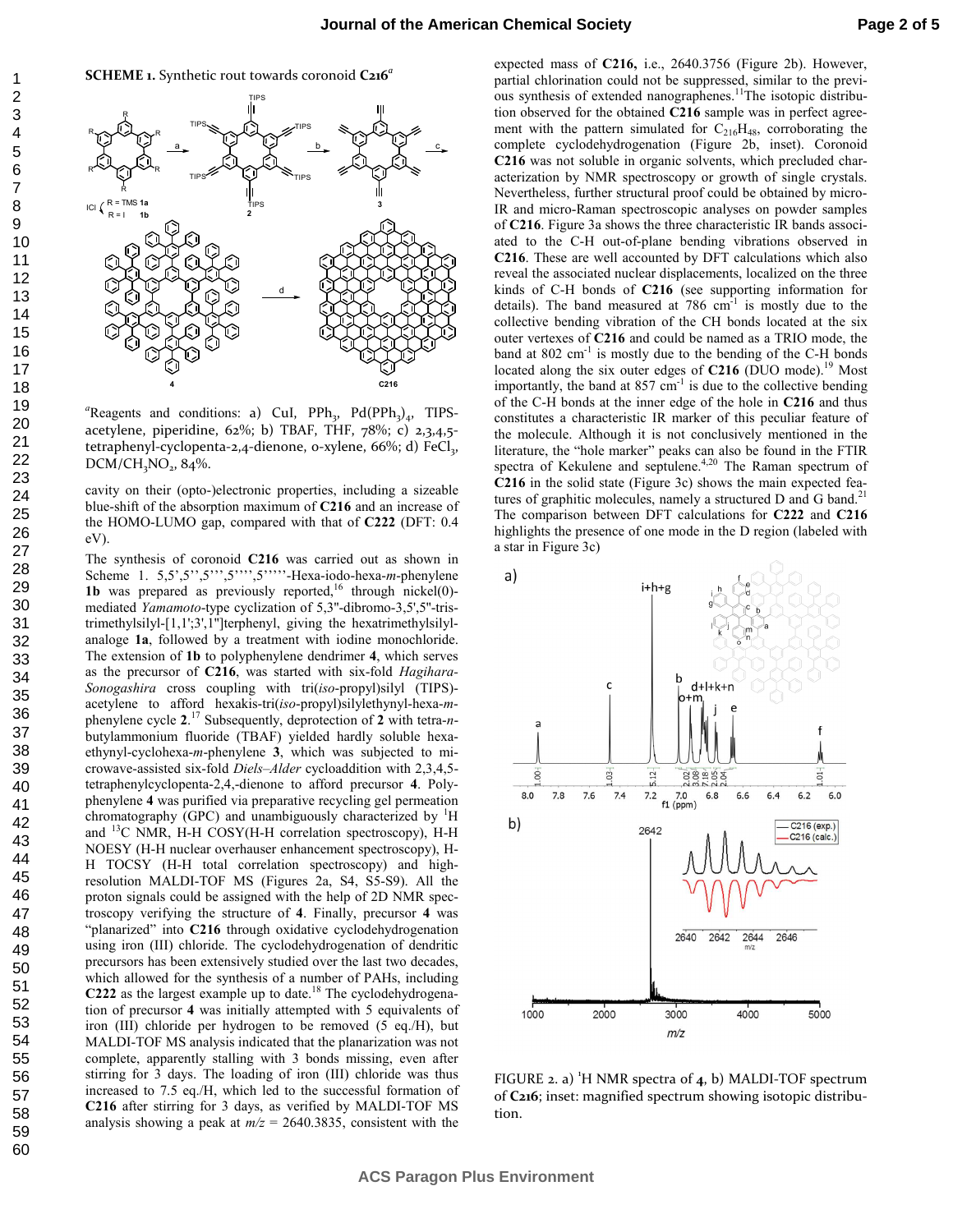

FIGURE 3. a) IR spectrum of **C216** (red) compared with DFT calculation at the B3LYP/6-31G(d,p) (blue). b,c) micro-Raman spectrum of a powder sample of **C216** recorded with 514 nm excitation. The low wavenumber region (b) and the first order G and D peaks (c) are compared with results from DFT calculations at the B3LYP/6-31G(d,p). Calculations on the parent molecule **C222** are also reported for comparison (see text).

**ACS Paragon Plus Environment**

whose nuclear displacements are more localized at the hole edge. Such a prominent Raman line, which is also experimentally observed, is not seen in **C222** and can be taken as a signature of the hole. Further signature features are identified in the low wavenumber region of the Raman spectrum, among which DFT calculations reveal the breathing mode of the hole (A-mode, Fig 3b). This is due to the contribution of two very close totally symmetric modes involving the collective contraction of the C-C bonds nearby the hole accompanied by the collective stretching of the outer C-C bonds.



FIGURE 4. UV-Vis absorption spectrum of **C216** in chlorobenzene suspension (top) with its second derivative (bottom). The arrows indicate the positions of the transitions determined by TD-DFT at the B3LYP/6-31G(d,p) level, which are also shown with black sticks whose length is proportional to the oscillator strength. The simulated absorption profile from TD-DFT transitions is also reported for comparison with experimental data.

Albeit the insoluble nature of coronoid **C216**, its UV–Vis absorption spectrum could be measured from a chlorobenzene suspension by using an integration sphere (Figure 4). A closer look at the broad, nearly featureless absorption profile, by taking the second

derivative, displayed subtle changes in the slope at 620, 520, and 450 nm, which might correspond to different optical transitions (bottom panel of Figure 4). TD-DFT calculations on **C216** at the B3LYP/6-31G(d,p) level indeed revealed doubly degenerate transitions at 613 and 519 as well as a cluster at 455, 439, 426, and 414 nm. This respectively corresponds to p-,  $β$ -, and  $β$ '-bands in Clar's notation, and are consistent with the positions estimated from the experimental spectrum. In contrast, the absorption spectrum of  $C222$  features a broad absorption with maximum at  $\sim$  750 nm.<sup>11</sup> TD-DFT calculation reveals that the p-band, which is generally the one most related to the HOMO–LUMO transition in PAHs, blue-shifts by about 100 nm (0.3 eV), when comparing **C222** (714 nm) with **C216** (613 nm).

Furthermore, DFT calculations on coronoid **C216** and **C222** gave more insight into the effect of the "hole". The HOMO and LUMO



FIGURE 5. HOMO and LUMO levels and HOMO–LUMO gap for  $C_{222}$  and  $C_{216}$  calculated by DFT at the  $B_3LYP/6-31G(d,p)$ level (see supporting information for details).

levels of **C216** were revealed to be at –4.7 and –2.5 eV, respectively, with a HOMO–LUMO gap of 2.2 eV while the HOMO and LUMO levels of **C222** are reported to be at –4.5 and –2.7 eV, respectively, with a HOMO–LUMO gap of 1.8  $eV<sup>22</sup>$ . This result demonstrated that the introduction of the hole in the **C222** disk increased the HOMO–LUMO gap by 0.4 eV (see Figure 5: de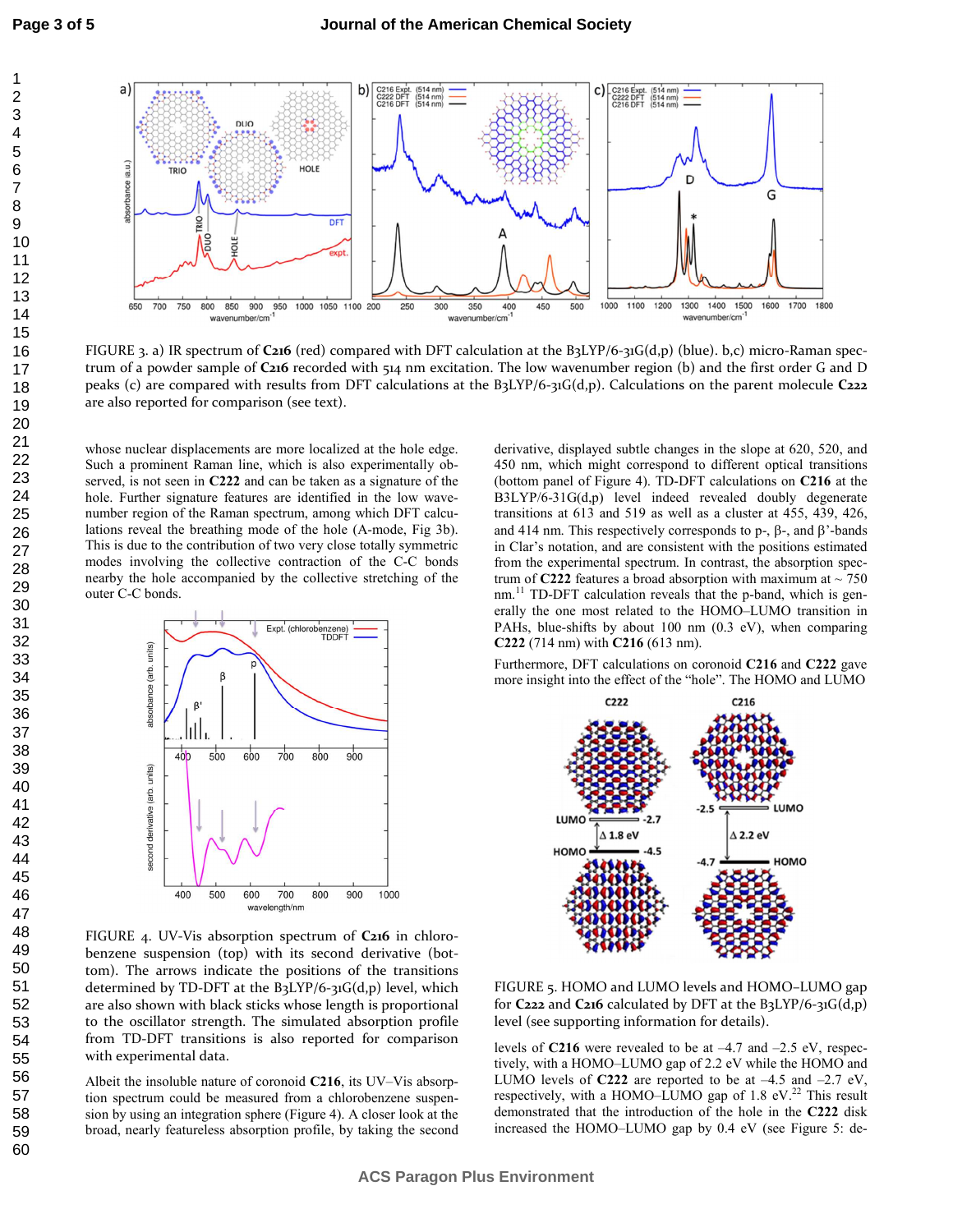crease of the HOMO and increase of the LUMO by 0.2 eV), which is in agreement with the UV-Vis measurement (see supporting information for the theoretical details, including the comparison of B3LYP, PBE0, and PBE functionals).

In summary, the synthesis and characterization of the first multilayer coronoid **C216** have been described. Investigations by MALDI-TOF MS and IR, Raman, and UV–Vis absorption spectroscopy combined with (TD-)DFT calculations provided an explicit structure proof. The FTIR and Raman spectra were starkly modulated by the introduction of the cavity, compared to those of the parent **C222** disk. Notably FTIR analysis of coronoid **C216** revealed a finger-print peak from C-H bonds inside the cavity, which can serve as a "hole marker". Furthermore, the formation of coronoids offers a new approach to fine-tune the (opto-) electronic properties of nanographene molecules, as demonstrated by the increase of the HOMO–LUMO gap from **C222** to **C216**. Such coronoids can also serve as model structures of GNMs, which would help elucidate the exact effect of the cavity on the graphene structure.

#### **ASSOCIATED CONTENT**

#### **Supporting Information**

Experimental procedure, NMR and HR MALDI-TOF MS spectra, and the theoretical details. The material is available free of charge via the Internet at

#### **AUTHOR INFORMATION**

#### **Corresponding Author**

muellen@mpip-mainz.mpg.de

#### **Present Addresses**

§ BASF SE, 67056 Ludwigshafen, Germany

#### **Notes**

The authors declare no competing financial interests.

#### **ACKNOWLEDGMENT**

We are grateful for the financial support from the European Research Council grant on NANOGRAPH, DFG Priority Program SPP 1459, European Commission through the FET-Proactive Project *"MoQuaS",* contract N.610449, and Graphene Flagship (No. CNECT-ICT-604391). We thank Wen Zhang for high-resolution MALDI-TOF MS analysis and Prof. Mark D. Watson for insightful comments on the manuscript.

#### **REFERENCES**

- (1) Staab, H. A.; Diederich, F. *Chem. Ber*. **1983**, 116, 3487.
- (2) a) Dias, J. R. *J. Phys. Chem. A* **2008**, 112, 12281; b) Miyoshi, H.; Nobusue, S.; Shimizu, A.; Tobe, Y. *Chem. Soc. Rev.* **2015**, 44, 6560.
- (3) Funhoff, D. J. H.; Staab, H. A. *Angew. Chem. Int. Ed*. **1986**, 25, 742. (4) Kumar, B.; Viboh, R. L.; Bonifacio, M. C.; Thompson, W. B.;
- Buttrick, J. C.; Westlake, B. C.; Kim, M.-S.; Zoellner, R. W.; Varganov, S. A.; Mörschel, P.; Teteruk, J.; Schmidt, M. U.; King, B. T. *Angew. Chem. Int. Ed*. **2012**, 51, 12795.
- (5) a)Aihara, J.-i.; Makino, M.; Ishida, T.; Dias, J. R. *J. Phys. Chem. A* **2013**, 117, 4688; b) Hajgató, B.; Deleuze, M. S.; Ohno, K. *Chem. Eur. J.* **2006**, 12, 5757.
- (6) Cyvin, S. J.; Brunvoll, J.; Cyvin, B. N. *J. Chem. Inform. Comput. Sci.* **1990**, 30, 210.
- (7) a) Cyvin, S. J.; Brunvoll, J.; Cyvin, B. N. *In Theory of Coronoid Hydrocarbons*; Springer Berlin Heidelberg: **1991**; Vol. 54, p 13; b)

Brunvoll, J.; Cyvin, B. N.; Cyvin, S. J.; Gutman, I.; Tošić, R.; Kovačević, M. *J. Mol. Struc.: THEOCHEM* **1989**, 184, 165.

- (8) Kubel, C.; Eckhardt, K.; Enkelmann, V.; Wegner, G.; Müllen, K. *J. Mater. Chem*. **2000**, 10, 879.
- (9) Feng, X.; Liu, M.; Pisula, W.; Takase, M.; Li, J.; Müllen, K. *Adv. Mater.* **2008**, 20, 2684.
- (10) Tomović, Ž.; Watson, M. D.; Müllen, K. *Angew. Chem. Int. Ed.* **2004**, 43, 755.
- (11) Simpson, C. D.; Brand, J. D.; Berresheim, A. J.; Przybilla, L.; Räder, H. J.; Müllen, K. *Chem. Eur. J.* **2002**, 8, 1424.

(12) a) Laschat, S.; Baro, A.; Steinke, N.; Giesselmann, F.; Hägele, C.; Scalia, G.; Judele, R.; Kapatsina, E.; Sauer, S.; Schreivogel, A.; Tosoni, M. *Angew. Chem. Int. Ed*. **2007**, 46, 4832; b) Schmidtke, J. P.; Friend, R. H.; Kastler, M.; Müllen, K. *J. Chem. Phys.* **2006**, 124, 174704; c) Debad, J. D.; Morris, J. C.; Magnus, P.; Bard, A. J. *J. Org. Chem.* **1997**, 62, 530; d) Pisula, W.; Menon, A.; Stepputat, M.; Lieberwirth, I.; Kolb, U.; Tracz, A.; Sirringhaus, H.; Pakula, T.; Müllen, K. *Adv. Mat.* **2005**, 17, 684.

- (13) a) Morita, Y.; Suzuki, S.; Sato, K.; Takui, T. *Nat Chem* **2011**, 3, 197; b) Pisula, W.; Feng, X.; Müllen, K. *Chem. Mat.* **2011**, 23, 554; c) Banerjee, S.; Bhattacharyya, D. *Comput. Mater. Sci.* **2008**, 44, 41; d) Ball, M.; Zhong, Y.; Wu, Y.; Schenck, C.; Ng, F.; Steigerwald, M.; Xiao, S.; Nuckolls, C. *Acc. Chem. Res.* **2015**, 48, 267; e) Kastler, M.; Schmidt, J.; Pisula, W.; Sebastiani, D.; Müllen, K. *J. Am. Chem. Soc.*  **2006**, 128, 9526.
- (14) a)Zeng, Z.; Huang, X.; Yin, Z.; Li, H.; Chen, Y.; Li, H.; Zhang, Q.; Ma, J.; Boey, F.; Zhang, H. *Adv. Mat*. **2012**, 24, 4138; b) Liang, X.; Jung, Y.-S.; Wu, S.; Ismach, A.; Olynick, D. L.; Cabrini, S.; Bokor, J. *Nano Lett.* **2010**, 10, 2454; c) Bai, J.; Zhong, X.; Jiang, S.; Huang, Y.; Duan, X. *Nat Nano* **2010**, 5, 190; d) Yang, J.; Ma, M.; Li, L.; Zhang, Y.; Huang, W.; Dong, X. *Nanoscale* **2014**, 6, 13301; e) Zhao, Y.; Hu, C.; Song, L.; Wang, L.; Shi, G.; Dai, L.; Qu, L. *Energy Environ. Sci.* **2014**, 7, 1913; f) Ning, G.; Fan, Z.; Wang, G.; Gao, J.; Qian, W.; Wei, F. *Chem. Comm.* **2011,** 47, 5976; h) Süle, P.; Szendrő, M.; Magda, G. Z.; Hwang, C.; Tapasztó, L. *Nano Lett.* **2015**, 15(12), 8295-8299 ; j) Robertson, A. W.; Lee, G.-D.; He, K.; Gong, C.; Chen, Q.; Yoon, E.; Kirkland, A. I.; Warner, J. H. *ACS Nano* **2015,** 9(12), 11599-11607.
- (15) a) Jariwala, D.; Srivastava, A.; Ajayan, P. M. J. *Nanosci. Nanotechnol.* **2011**, 11, 6621; b) Wang, M.; Fu, L.; Gan, L.; Zhang, C.; Rümmeli, M.; Bachmatiuk, A.; Huang, K.; Fang, Y.; Liu, Z. *Sci. Rep.* **2013**, 3.
- (16) Pisula, W.; Kastler, M.; Yang, C.; Enkelmann, V.; Müllen, K. *Chem. Asian J.* **2007**, 2, 51.

(17) Wu, J.; Watson, M. D.; Zhang, L.; Wang, Z.; Müllen, K. *J. Am. Chem. Soc.* **2004**, 126, 177.

(18) a) Wu, J.; Tomović, Ž.; Enkelmann, V.; Müllen, K. *JOC* **2004**, 69, 5179; b) Iyer, V. S.; Wehmeier, M.; Brand, J. D.; Keegstra, M. A.; Müllen, K. *Angew. Chem. Int. Ed*. **1997**, 36, 1604; Wu, J.; Pisula, W.; Müllen, K. *Chemical Reviews* **2007**, 107, 718; Narita, A.; Wang, X.-Y.; Feng, X.; Mullen, K. *Chem. Soc. Rev.* **2015**, 44, 6616.

(19) Tommasini, M.; Lucotti, A.; Alfè, M.; Ciajolo, A.; Zerbi, G. *Spectrochim. Acta Mol. Biomol. Spectrosc*., **2016**, 152, 134.

- (20) Balm, S. P.; Kroto, H. W. Mon. Not. R. *Astron. Soc.,* **1990**, 245, 193.
- (21) Maghsoumi, A.; Brambilla, L.; Castiglioni, C.; Müllen, K.; Tommasini, M. *J. Raman Spectrosc*. **2015**, 46, 757.
- (22) Moran, D.; Stahl, F.; Bettinger, H. F.; Schaefer, H. F.; Schleyer, P. v. R. *J. Am. Chem. Soc.* **2003**, 125, 6746.